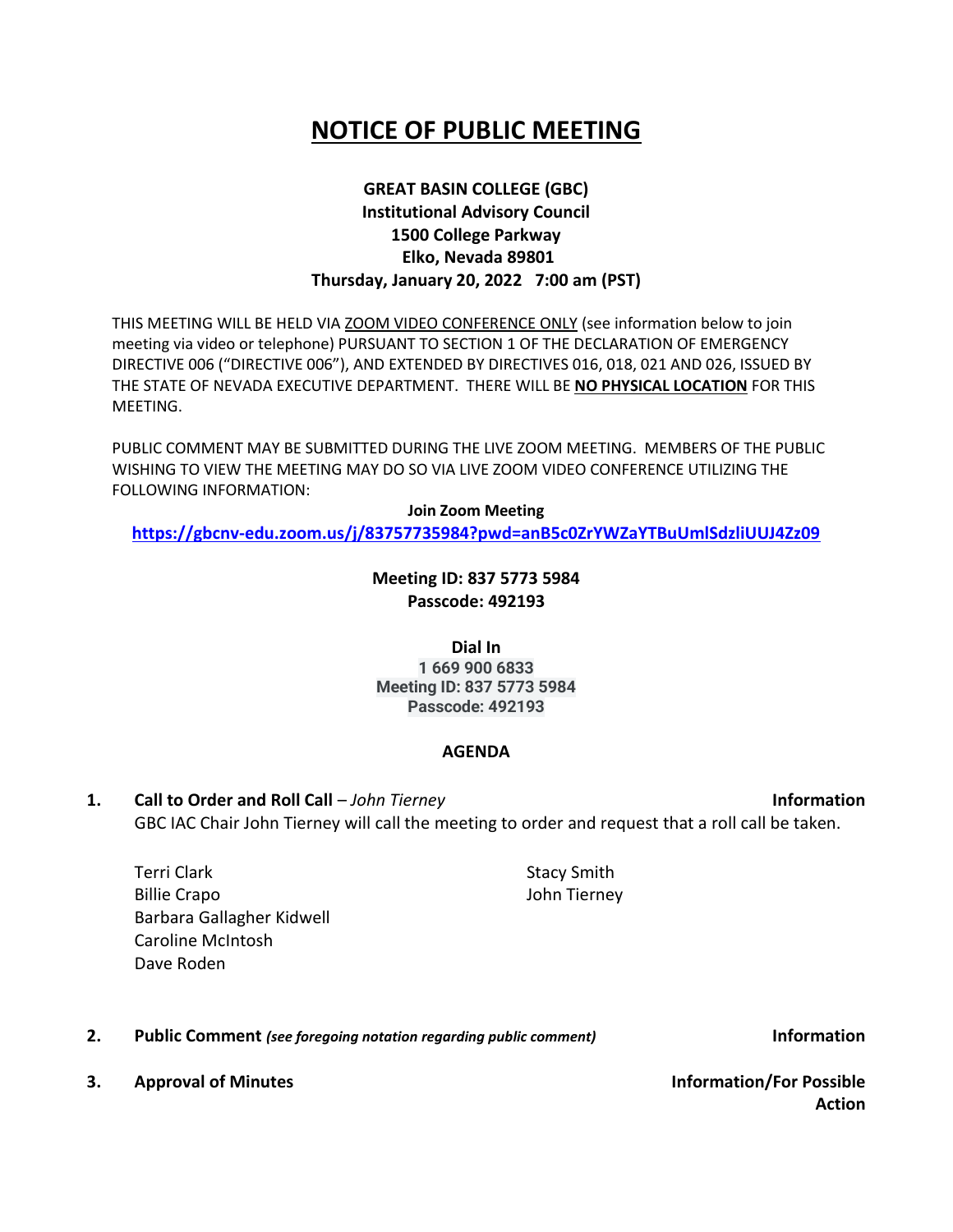|     | GBC Institutional Advisory Council will review, recommend<br>changes, and/or approve the minutes of the GBC IAC meeting on<br>September 23, 2021.                                                                                                                                            |                    |
|-----|----------------------------------------------------------------------------------------------------------------------------------------------------------------------------------------------------------------------------------------------------------------------------------------------|--------------------|
|     | The GBC Institutional Advisory Council meeting on November 18,<br>2022 did not have a quorum and the meeting was recessed.                                                                                                                                                                   |                    |
| 4.  | GBC IAC Chair Report - John Tierney                                                                                                                                                                                                                                                          | <b>Information</b> |
| 5.  | <b>IAC Member Reports</b><br>GBC IAC members will report on community needs.                                                                                                                                                                                                                 |                    |
| 6.  | President's Report - Joyce Helens                                                                                                                                                                                                                                                            | <b>Information</b> |
| 7.  | Vice President for Student & Academic Affairs Report - Jake Rivera                                                                                                                                                                                                                           | <b>Information</b> |
| 8.  | Vice Chancellor for Student & Academic Affairs Report - Crystal Abba                                                                                                                                                                                                                         | <b>Information</b> |
|     | Vice Chancellor for Student & Academic Affairs will give a verbal<br>report on important issues.                                                                                                                                                                                             |                    |
| 9   | <b>Superintendents' Report</b>                                                                                                                                                                                                                                                               | <b>Information</b> |
|     | Area superintendents present will be given an opportunity to report<br>from their areas.                                                                                                                                                                                                     |                    |
| 10. | <b>Information</b><br><b>New Business</b><br>Items for consideration at future meetings may be suggested. Any discussion of an item under<br>"New Business" is limited to description and clarification of the subject matter of the item,<br>which may include the reasons for the request. |                    |
| 11. | Public Comment (see foregoing notation regarding public comment)                                                                                                                                                                                                                             | <b>Information</b> |
| 12. | Adjourn                                                                                                                                                                                                                                                                                      | Information        |
|     | This notice and agenda has been posted at or before 9:00 a.m. on January 14, 2022, three business days before<br>the meeting, in accordance with NRS 241.020, at the meeting location and at the following public locations:                                                                 |                    |
|     | GBC's IAC website (http://www.gbcnv.edu/administration/advisory.html)<br>$\bullet$<br>The Nevada Public Notice website pursuant to NRS 232.2175 (http://notice.nv.gov/)<br>$\bullet$                                                                                                         |                    |

## **IMPORTANT INFORMATION ABOUT THE AGENDA AND PUBLIC MEETING**